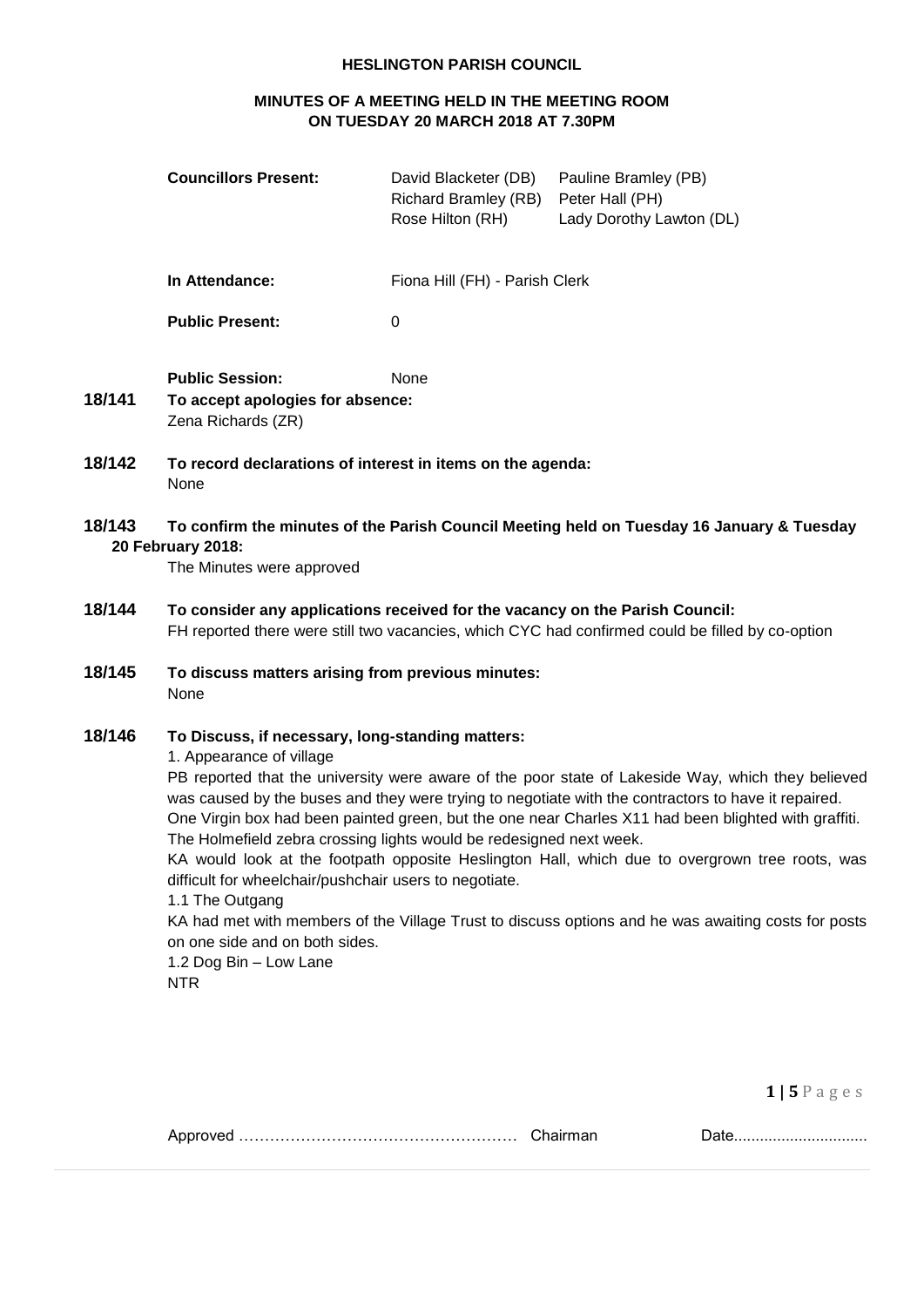1.3 The Lodge Parking

KA reported that CYC would not move the chicane, as they believe it has positively impacted on road safety. KA advised that Ward funding could purchase a bollard(s), but it would probably just move the issue elsewhere. CYC felt this was not a high level highways matter, but was more an environmental issue.

2. Highway Matters

PB had met with Bryan Hebditch, CYC who agreed that the road surface on Long Lane/Langwith Lane was poor, but he had no funding until next financial year so he suggested Ward Funding. In two places, he would arrange for the verge to be lowered to remove standing water from the road

KA would take another look at the sunken road outside The Deramore public house, as PB reported it was getting worse.

3. City of York Council

3.1 Local Plan

The Parish Council discussed at length and gave FH bullet points to draft a response for circulation before submission.

3.2 Article 4 (2) Direction

Ward funding had been received, so Nick Allen would be asked to proceed with the work and report back to Parish Council with next steps.

3.3 CYC Community Governance Review

It was understood that this would be in place for the May 2019 elections.

4. University of York

4.1 Antisocial Behaviour

Students in Heslington HMO's had been sent a letter encouraging good behaviour.

5. Neighbourhood Planning

DB gave an update on progress following meetings with the consultant, CYC and the university.

6. Communication

- Website – Up to date

- Newsletter – PH would prepare the next edition for April.

**18/147 To receive any matters raised by members of public:**  None

### **18/148 To report and make relevant recommendations on new planning applications:**

Letter A:We support the application Letter B: We have no objections

Letter C: We do not object but wish to make comments or seek safeguards as set out overleaf Letter D: We object on the planning grounds set out overleaf

1. 18/00305/ADV Unit 5, Kimberlow Hill Retail Park, Kimberlow Rise

Letter C: No Objections, Unanimous

The lighting should be switched off outside of opening hours.

2. 18/00413/ADV Kimberlow Hill Surgery

Letter B: No Objections, Unanimous

# **18/149 To report planning decisions by City of York Council:**

None

**2 | 5** P a g e s

Approved ……………………………………………… Chairman Date...............................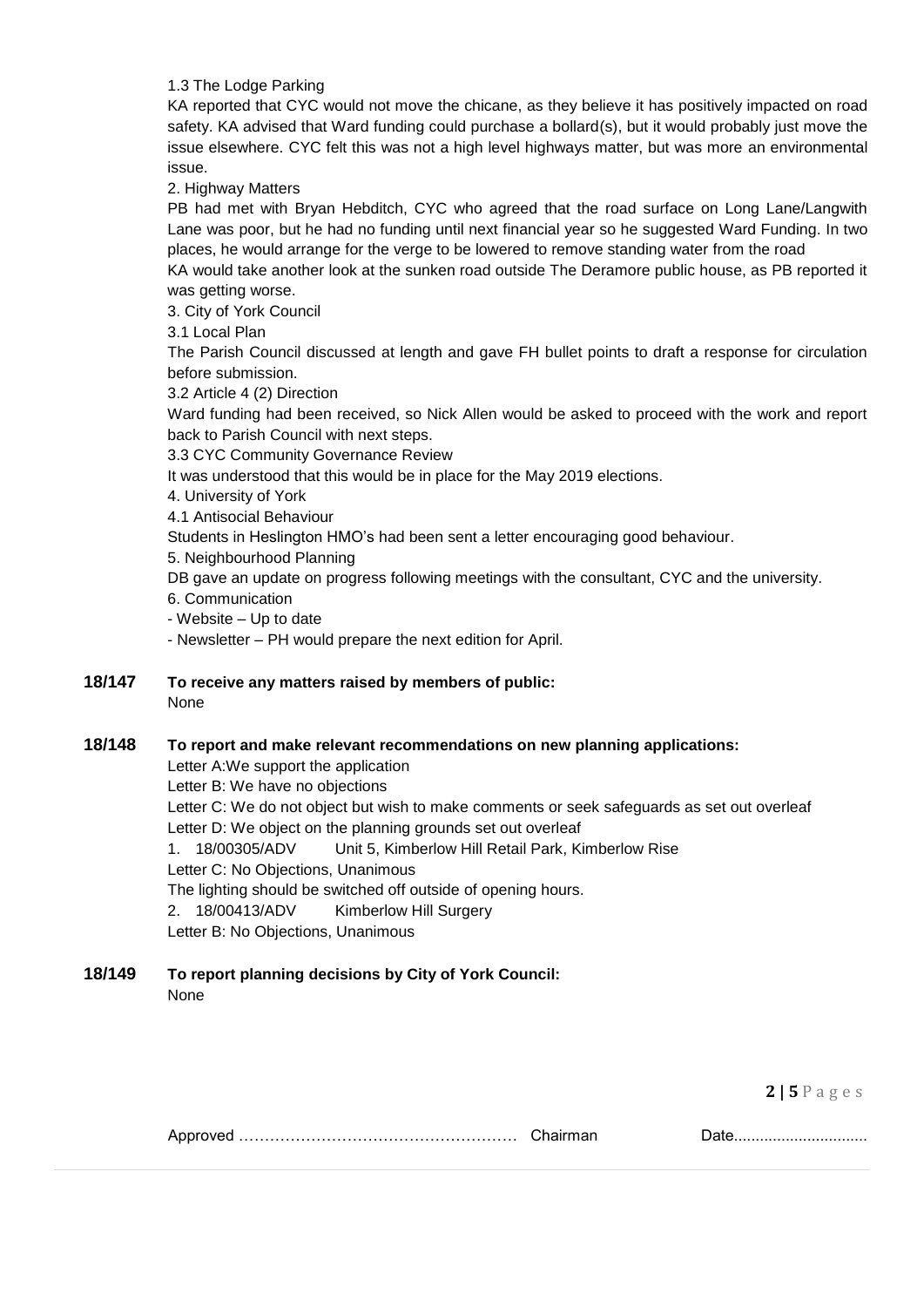#### **18/150 To receive reports from representatives of following outside bodies:**

- 1. Ward Councillors NTR
- 2. North Yorkshire Police FH was asked to make contact to ask for their attendance at PC meetings. The latest report is attached at the end of the minutes
- 3. Heslington East Community Forum NTR
- 4. Good Neighbours Forum PB/PH had attended the meeting last month
- 5. Ouse and Derwent Drainage Board NTR
- 6. Sports Field NTR
- 7. York Environment Forum- DL reported there had been a meeting and the Local Plan was discussed.
- 8. Alms Houses NTR

9. The Meeting Room – DL reported they had a successful theatre evening. The new kitchen floor had been laid and the decorating was to be done. The main hall floor was planned for April 2018

10. Fulford & Heslington Ward – meeting on 19Apr18. KA was looking into funding methods of protecting/repairing verges.

### **18/151 To receive any new correspondence received by the council:**

- KA would report to CYC Planning Enforcement the recent works at 23/25 Main Street, which involved encroachment onto the footpath.
- A resident had emailed suggesting a War Memorial. FH was asked to respond as follows: "Thank you for your interest. The Parish Council are aware of memorials in church and in the Meeting Room. In addition, the History Society have done work and written a booklet to increase awareness".

### **18/152 To receive matters raised by members:**

-

KA would report the fly-tipping on Common Lane

## **18/153 To discuss matters raised by Parish Clerk/Responsible Financial Officer:**

1. Bookkeeping records for year ending 31 Mar 18 to date

FH circulated the bank reconciliation as at 09 March 2018 with a balance of £24317.52 and an income & expenditure report.

2. Financial management - Internal Controls, Property/Asset Checks, Internal/External Audits These were conducted and everything found to be in order.

- 3. Matters raised with/by Yorkshire Local Councils Association (YLCA) Updates/info emailed to Cllrs
- 3.1 General Data Protection Regulation (GDPR)

YLCA have sent further guidance and an audit template, which FH would complete and circulate around Cllrs.

5. To approve the following invoices for payment

| 5.1 | Lengthsman   | Salary                  | £325.05 | 001746 |
|-----|--------------|-------------------------|---------|--------|
| 5.2 | Parish Clerk | Salary                  | £270.36 | 001747 |
| 5.3 | YLCA         | Subscription            | £555.00 | 001748 |
| 5.4 | HMRC         | <b>PAYE</b>             | £445.80 | 001749 |
| 5.5 | Parish Clerk | Expenses                | £45.16  | 001750 |
| 5.6 | TG Cutt      | <b>Fire Ext Service</b> | £53.88  | 001751 |

**3 | 5** P a g e s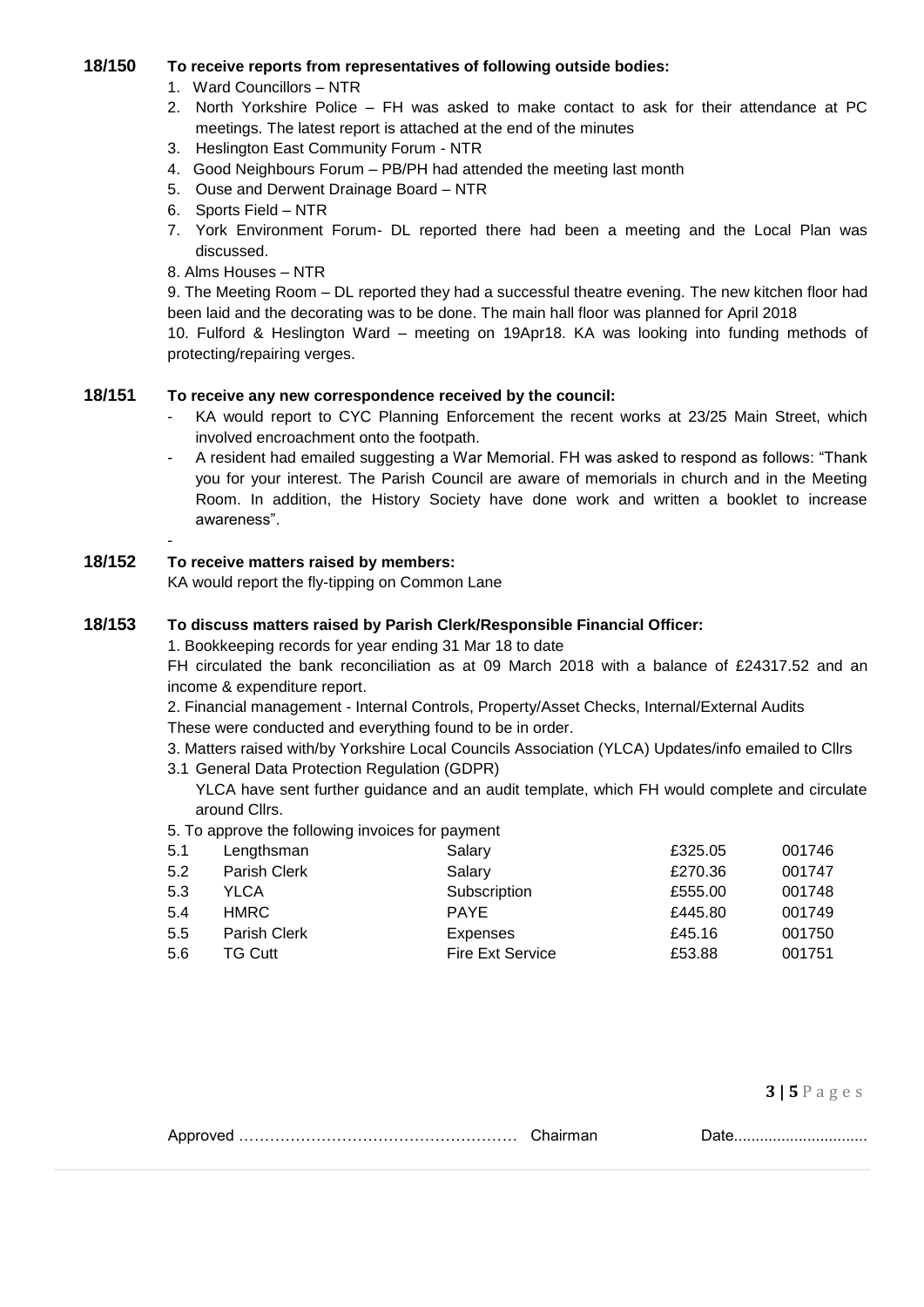### **18/154 To confirm the dates of the future meeting(s) on Tuesdays at 7.30 p.m. in the Meeting Room as:** 17 April 2018 15 May 2018 19 June 2018 er 2018

| 17 April 2018   | 15 May 2018      | 19 June 2018      |
|-----------------|------------------|-------------------|
| 17 July 2018    | 21 August 2018*  | 18 September 2018 |
| 16 October 2018 | 20 November 2018 | 18 December 2018  |

\* The Parish Clerk was on holiday in August, so was not available on 21<sup>st</sup>, it was agreed to move the meeting to Thursday 16 August 2018

| The Pensions Regulator - Duties Checker                                                                                                                                                                                                                    |                                  |  |  |
|------------------------------------------------------------------------------------------------------------------------------------------------------------------------------------------------------------------------------------------------------------|----------------------------------|--|--|
| Heslington Parish Council is an employer who has to provide a pension.                                                                                                                                                                                     |                                  |  |  |
| Their Staging Date is                                                                                                                                                                                                                                      | 01 July 2017                     |  |  |
| What you need to do and by when:                                                                                                                                                                                                                           |                                  |  |  |
| Confirm who to contact<br>$\mathbf{1}$ .<br>FH has exchanged emails with The Pensions Regulator to advise them that both the Primary Contact and the Secondary Contact is Fiona Hill.                                                                      | Done                             |  |  |
| Choose a pension scheme<br>Done<br>2.<br>The Parish Council has enrolled with Now Pensions Trustees Ltd, 164 Bishopsgate, London, EC2M 4LX with assistance from Ardent IFA Ltd, 80 Clifton, York<br>YO30 6BA. Tel: 01904 655330. Email: hello@ardentuk.com |                                  |  |  |
| Type of pension scheme:<br>Employer pension scheme reference (EPSR)<br>Pension scheme registry number (PSR)                                                                                                                                                | Occupational<br>35LZ<br>12005124 |  |  |
| 3.<br>Work out who to put into a pension                                                                                                                                                                                                                   | Done                             |  |  |
| Write to your staff<br>4.                                                                                                                                                                                                                                  | Done                             |  |  |
| 5.<br>Declare your compliance<br>6.                                                                                                                                                                                                                        | Done                             |  |  |

**4 | 5** P a g e s

| An |  |
|----|--|
|    |  |